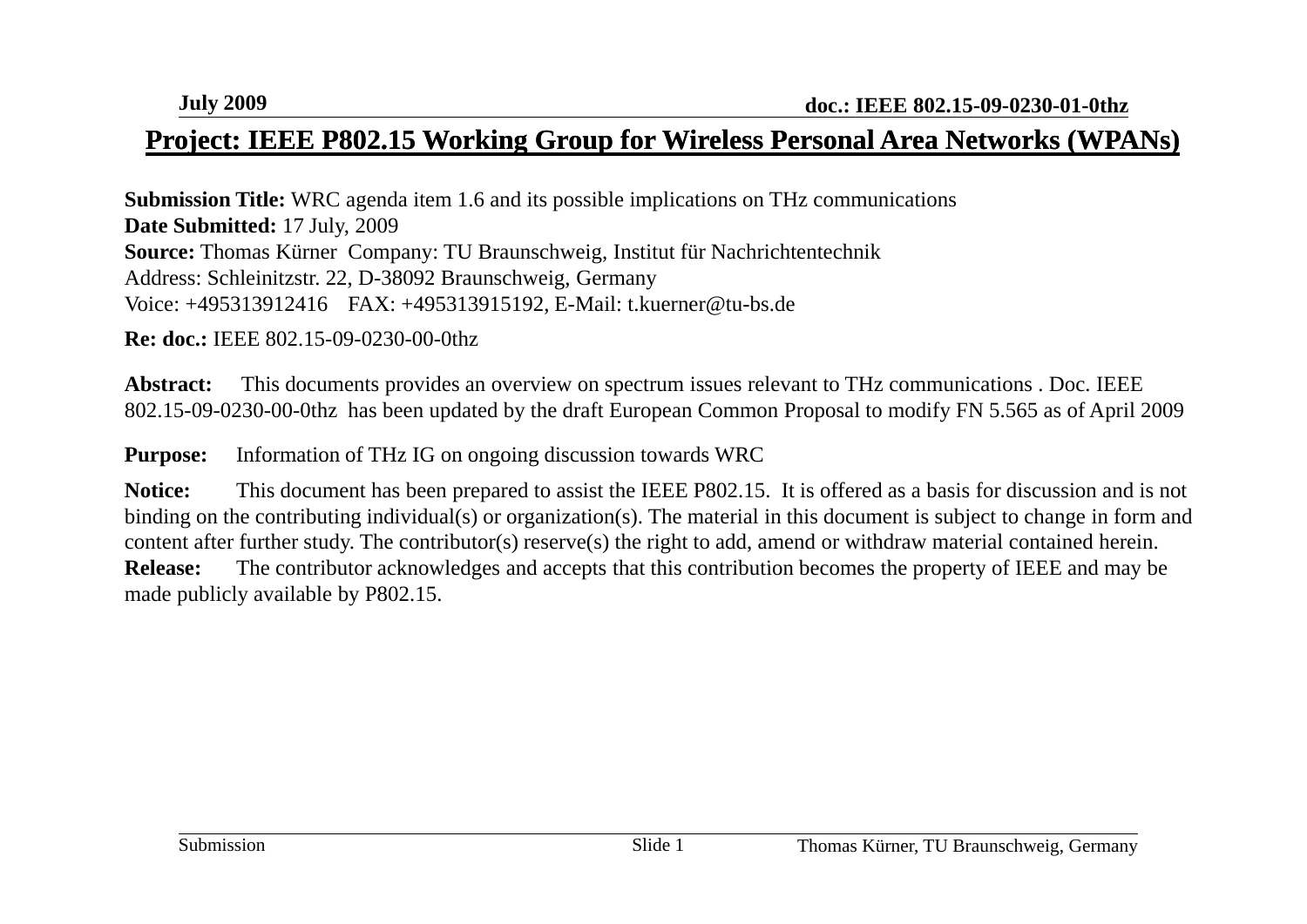#### Outline

- WRC 2011 agenda item 1.6
- Current situation in Radio Regulations
- Ongoing discussions
- Status of discussion in Europe/Germany
- Next steps for THz IG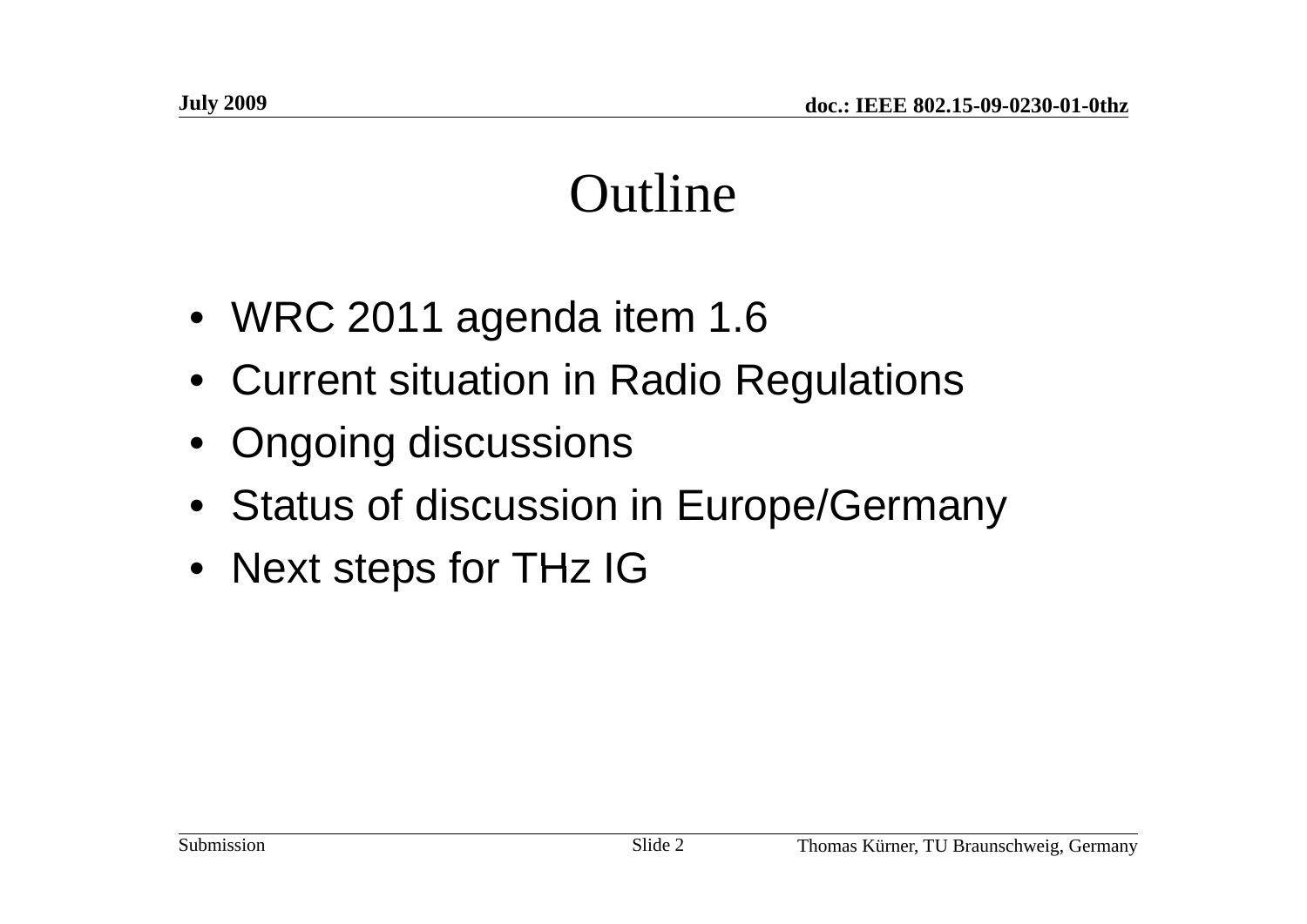# Agenda item 1.6 of WRC 2011

 $\bullet$  1.6: *to review No. 5.565 of the Radio Regulations in order to update the spectrum use by the passive services between 275 GHz and 3 000 GHz, in accordance with Resolution 950 (Rev.WRC-07), and to consider possible procedures for free-space optical-links, taking into account the results of ITU-R studies, in accordance with Resolution 955 (WRC-07);*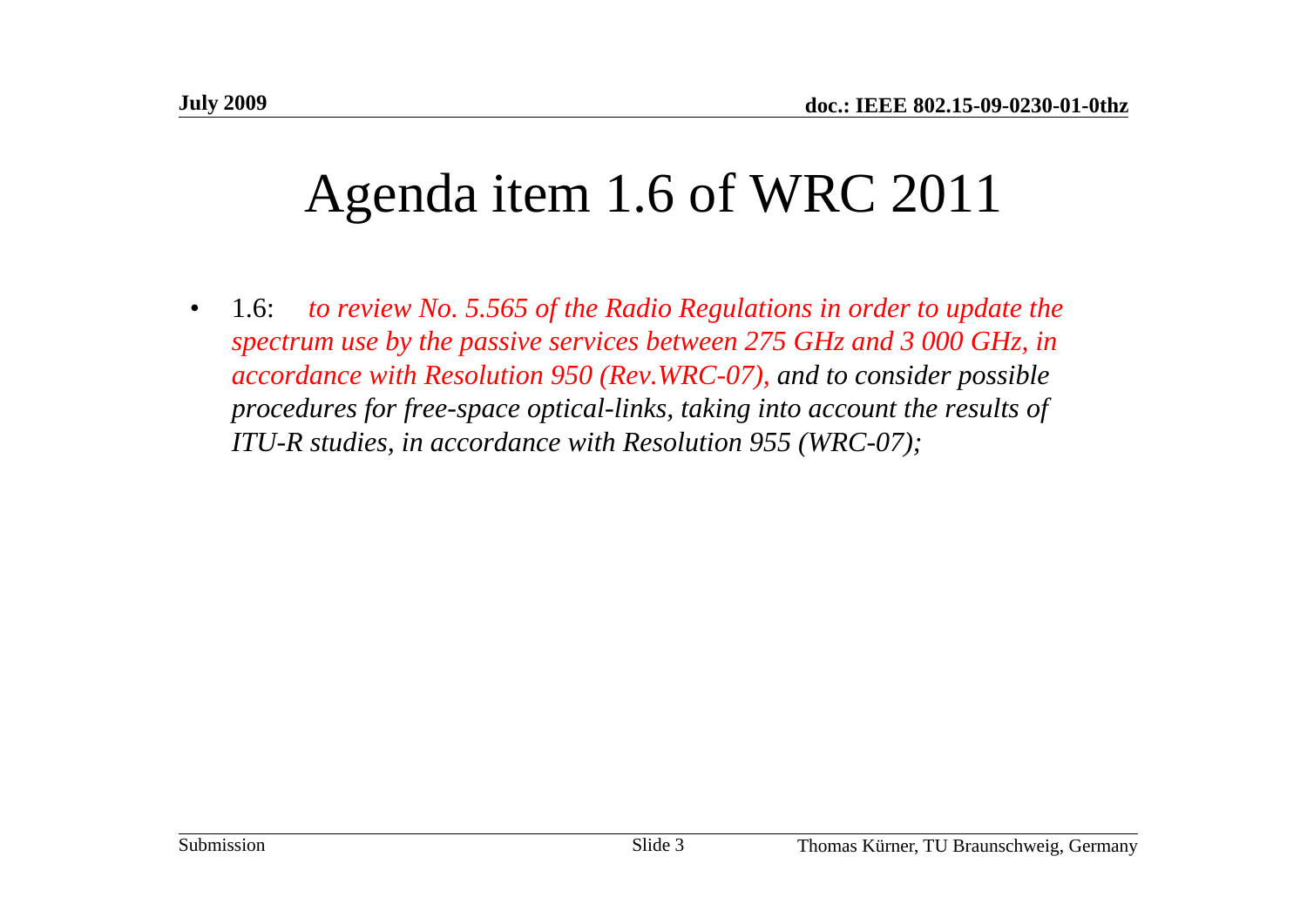### Current Situation in Radio Regulations

*Footnote 5.565 The frequency band 275-1 000 GHz may be used by administrations for experimentation with, and development of, various active and passive services. In this*  band a need has been identified for the following spectral line measurements for passive *services:*

 *radio astronomy service: 275-323 GHz, 327-371 GHz, 388-424 GHz, 426-442 GHz, 453-510 GH 623 z,-711 GH 795 z,-909 GH d 926 GHz and 926-945 GHz;*

*- Earth exploration-satellite service (passive) and space research service (passive): 275- 277 GHz, 294-306 GHz, 316-334 GHz, 342-349 GHz, 363-365 GHz, 371-389 GHz, 416-* 434 GHz, 442-444 GHz, 496-506 GHz, 546-568 GHz, 624-629 GHz, 634-654 GHz, 659-*661 GHz, 684-692 GHz, 730-732 GHz, 851-853 GHz and 951-956 GHz.*

*Future research in this largely unexplored spectral region may yield additional spectral*  lines and continuum bands of interest to the passive services. Administrations are urged to *take all practicable steps to protect these passive services from harmful interference until the date when the allocation Table is established in the above-mentioned frequency band. (WRC-2000)*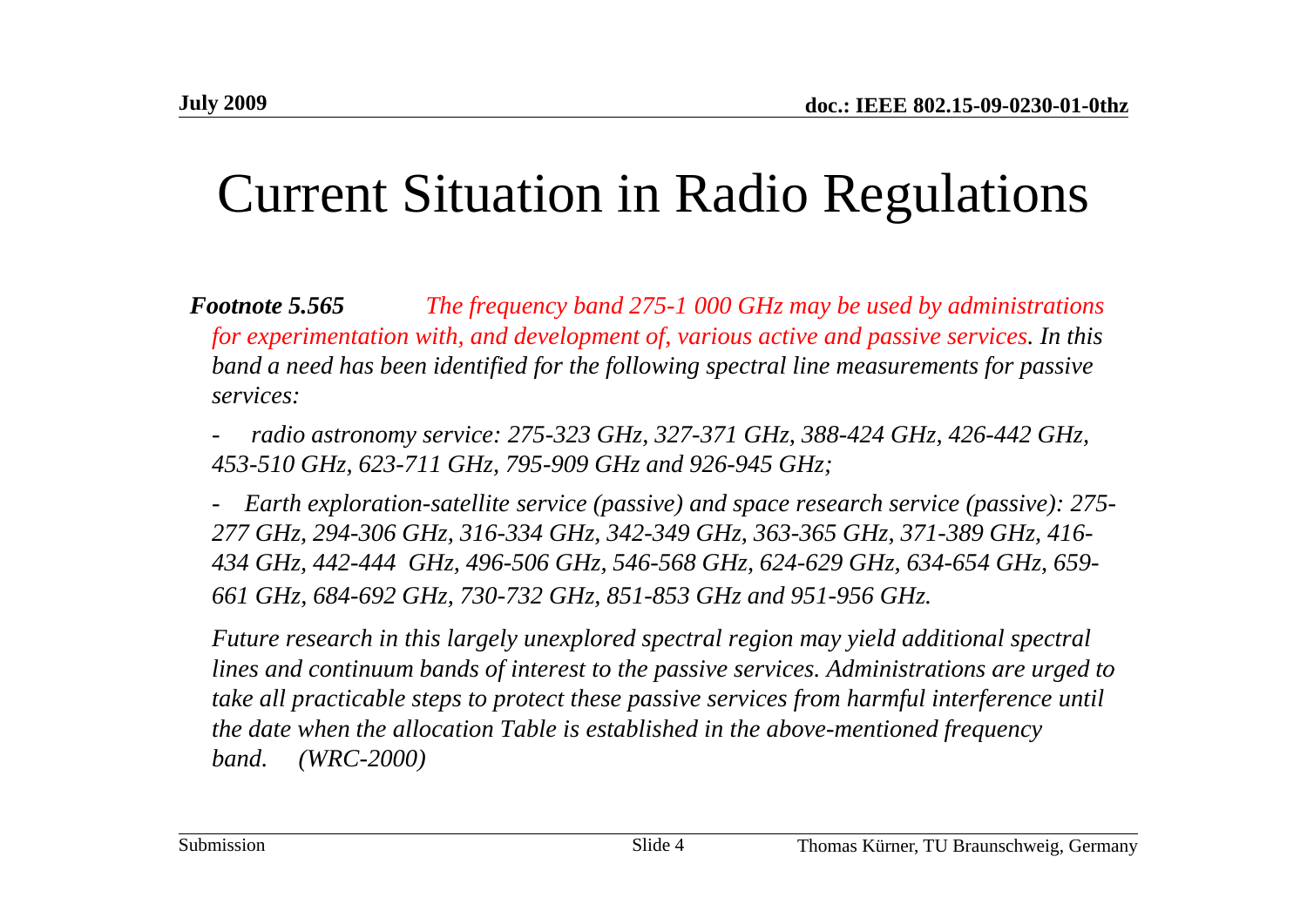#### Situation on active services

- Active services are not on WRC 2011 agenda
- Changes of current footnote for passive services should not prevent development of THz communications!
- IEEE 802 should define a position and provide an input to ITU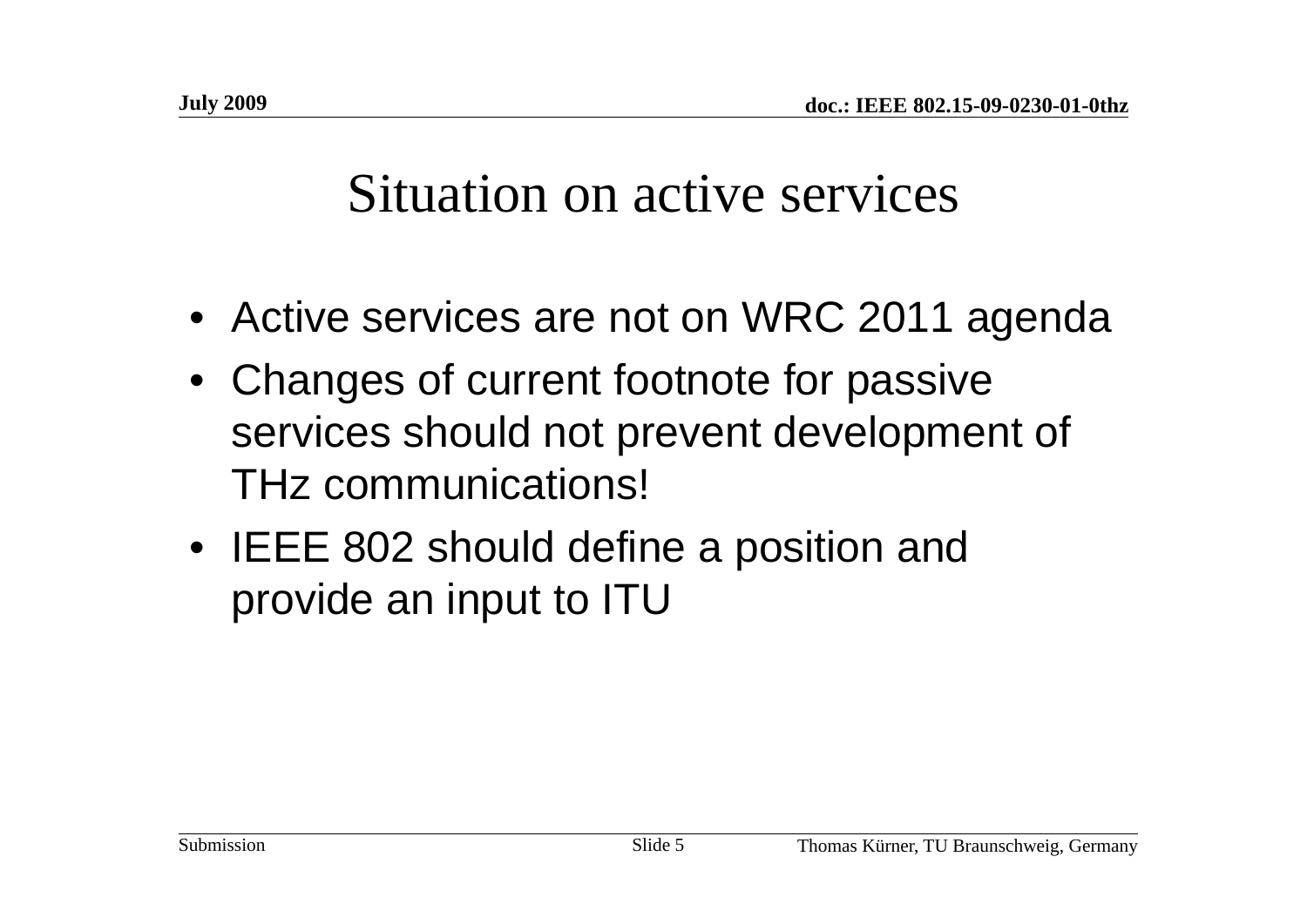# Ongoing dicussion on agenda item 1.6

- Clearer specification of usage for passive services through three resolutions for the three passive services
- However, due to change of the footnote active services may not be explicitly mentioned anymore
- In the following slides a couple of publicly available positions are presented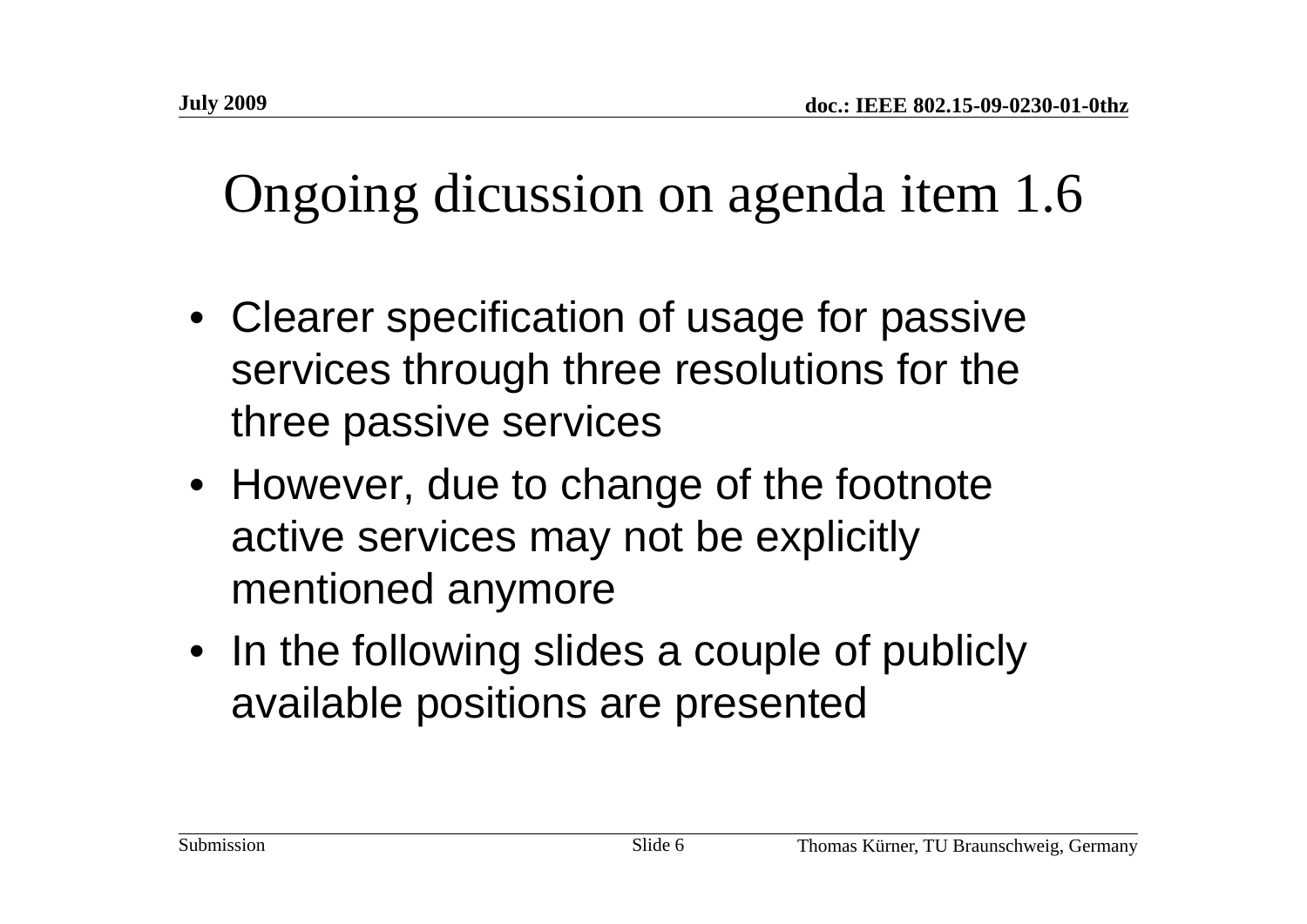#### Preliminary position of Canada (CITEL September 2008)

• Canada is of the view that the proposed revisions to No. **5 565 .** should not claim the whole spectrum between 275 GHz to 3 000 GHz for passive services, but rather list a set of best frequency bands in terms of importance and relevance for use by passive services.

Source: PT B(08)058 Annex 3draft CEPT Brief on WRC-11 Agenda item 1.6 (bands above 275 GHz); www.ero.dk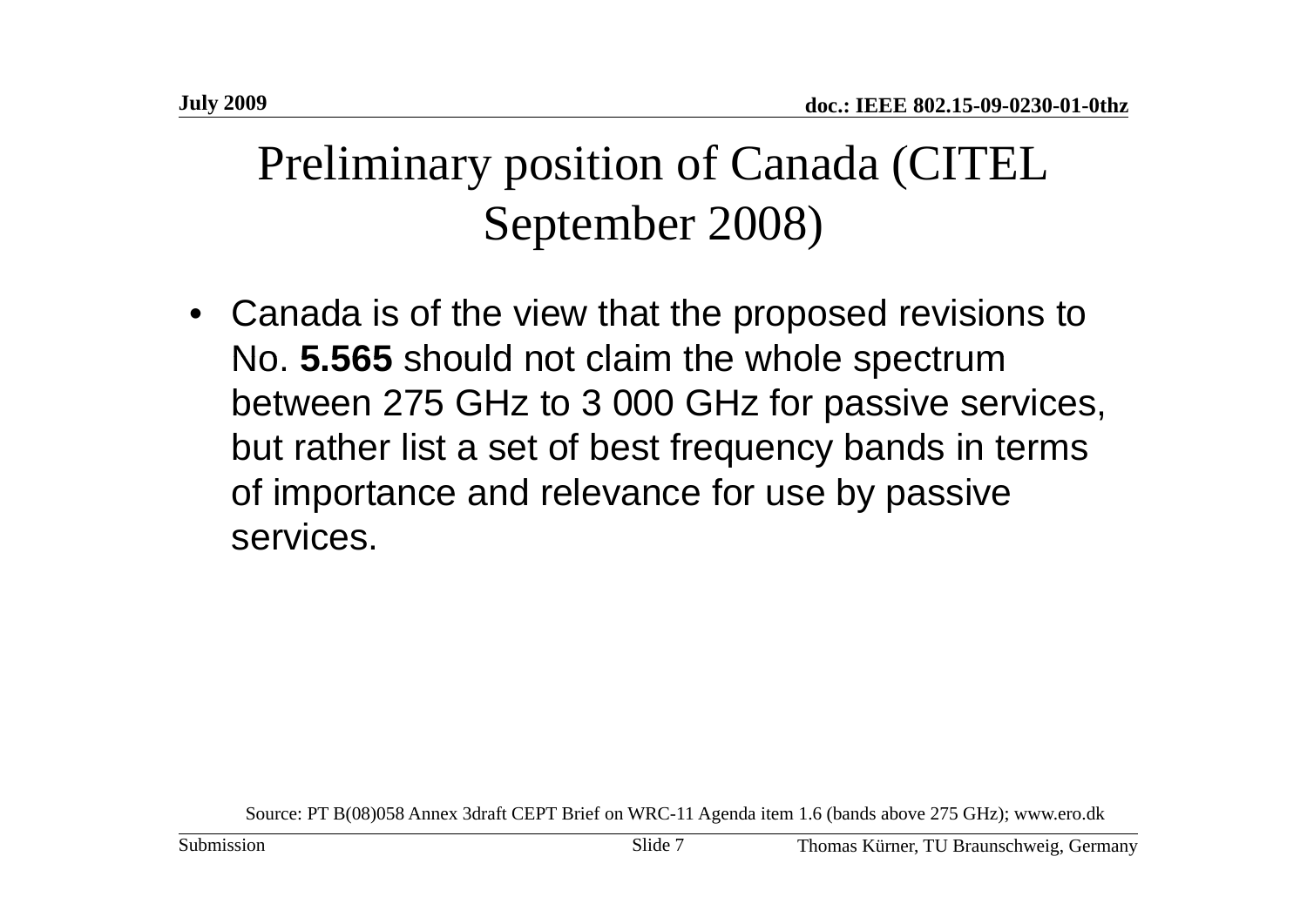# Preliminary Position of CEPT (November 2008)

1. CEPT supports the review of No. **5.565** considering in particular new technological advancements and planned applications for passive services (EESS, RAS and Space Research) to allow early assessment of scientific and meteorological next generation equipments.

CEPT is of the view that such review should not lead to monopolising spectrum for passive services and, considering in particular attenuation conditions related to the 275-3000 GHz frequency range,

CEPT recognizes that an identification of possible use of certain bands for passive services should not automatically preclude future consideration of these bands for active services.

However, CEPT is also of the view that the identification of bands for passive service should not be conditioned to other consideration.

To this respect, CEPT supports on-going work within WP 7C and 7D on detailed definition of passive services requirements.

Source: PT B(08)058 Annex 3draft CEPT Brief on WRC-11 Agenda item 1.6 (bands above 275 GHz); www.ero.dk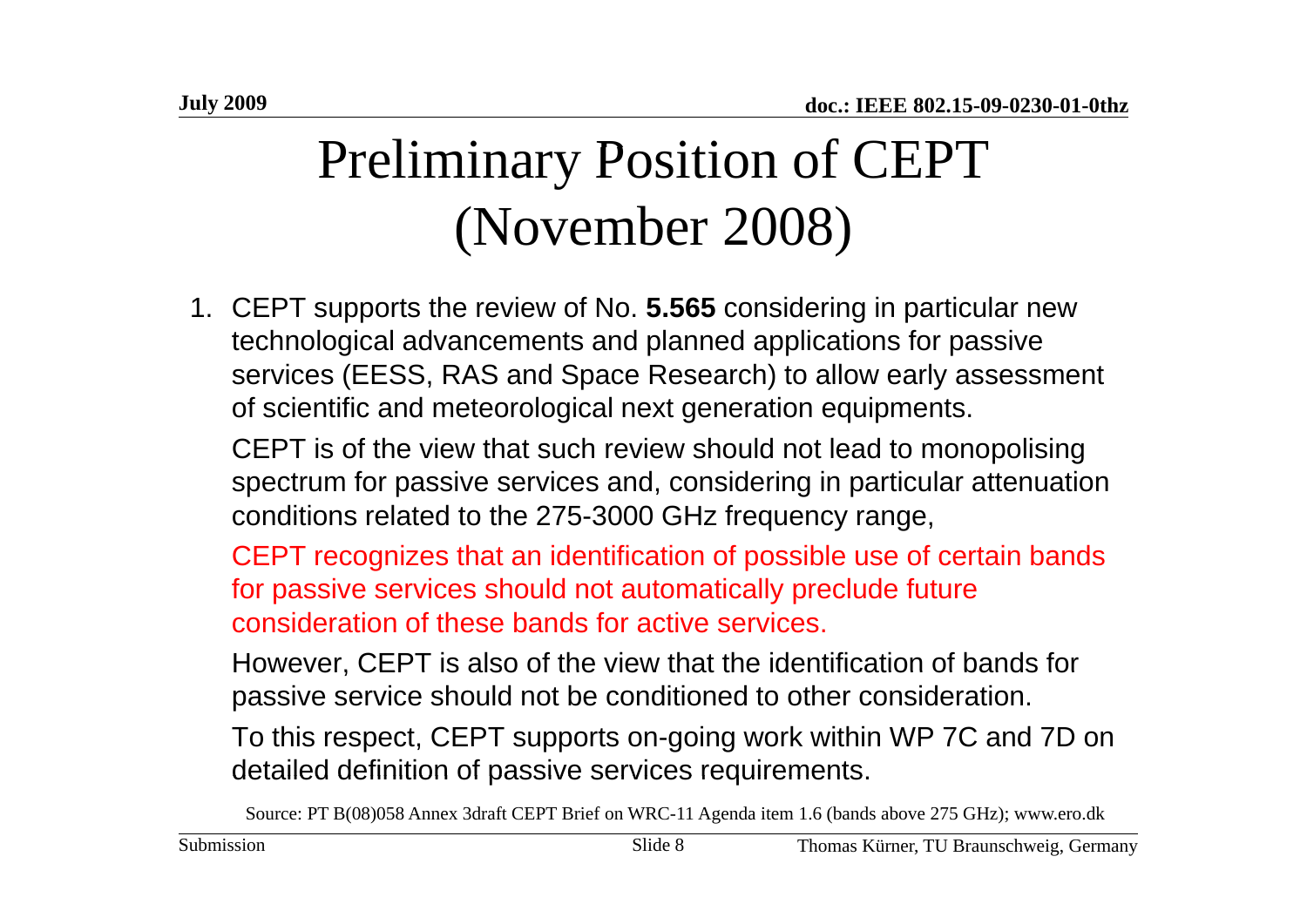# Preliminary Position of CEPT

CEPT believes that, considering specificities of different passive services/applications under consideration and the need to consider detailed requirements, this agenda item should lead to a revision of N° **5.565** that would refer to 3 different Resolutions, respectively addressing EESS, Radioastronomy and Aeronomy. In particular, the case of aeronomy applications that is not obviously falling within a radio service would have to be specifically studied.

2. CEPT will consider any proposal for regulations for terrestrial freespace optical links, noting that such regulations should not constrain satellite optical applications. CEPT considers that for such satellite optical applications, neither regulations nor procedures are necessary

Source: PT B(08)058 Annex 3draft CEPT Brief on WRC-11 Agenda item 1.6 (bands above 275 GHz); www.ero.dk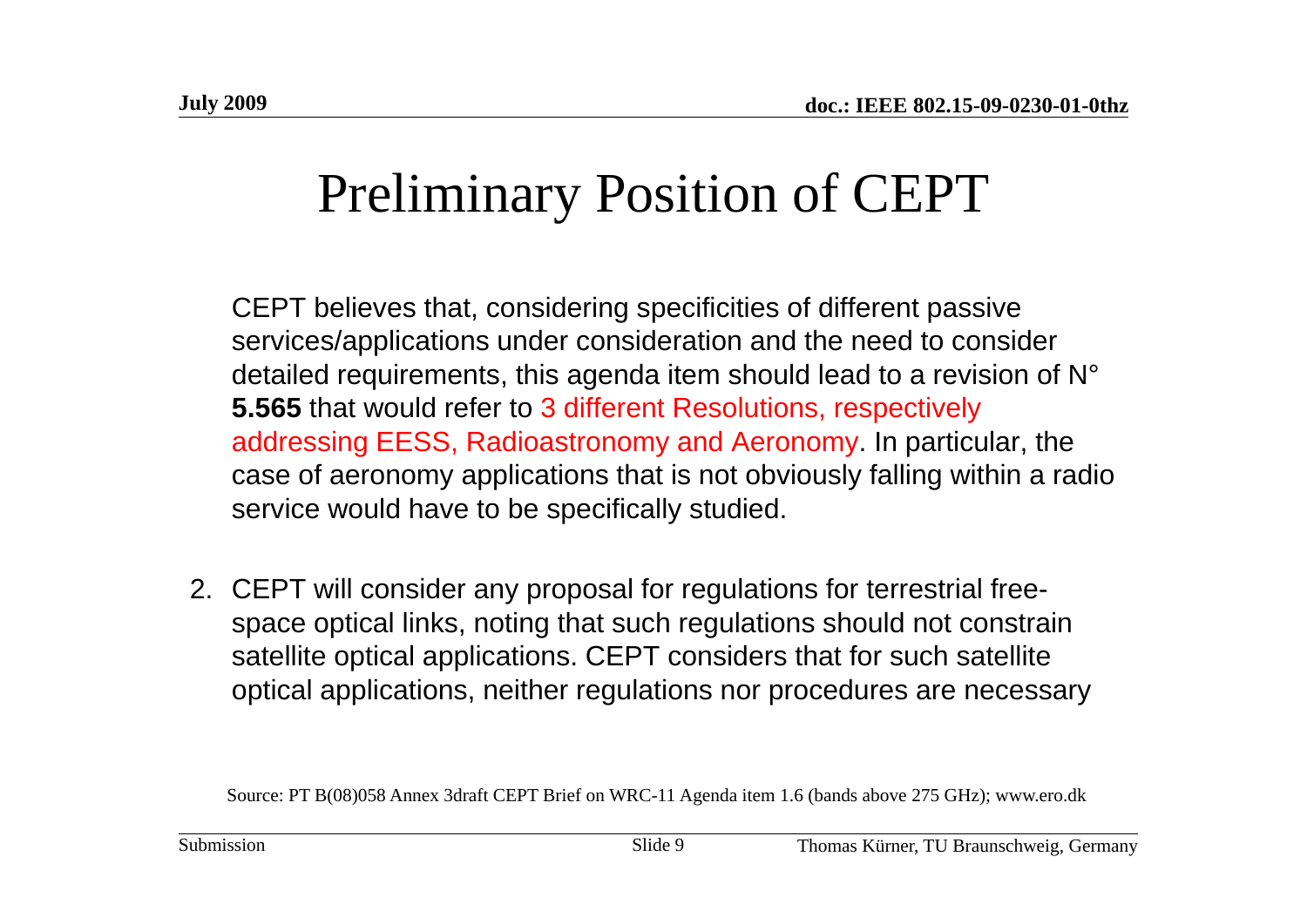### State of Discussion in Germany

- • Currently quite constructive discussion with all stakeholders in Germany within German conference preparatory group on the modification of FN 5.565
- $\bullet$  German position on this issue developed keeping a sentence explicitely mentioning active services in the FN:

*"Frequencies in the range 275 – 3000 GHz may also be used for experimentation with, and development of, various active services*"

- Submission of input document to CEPT CPM
	- PT B(09)028 Proposal for revision of Footnote 5.565 Germany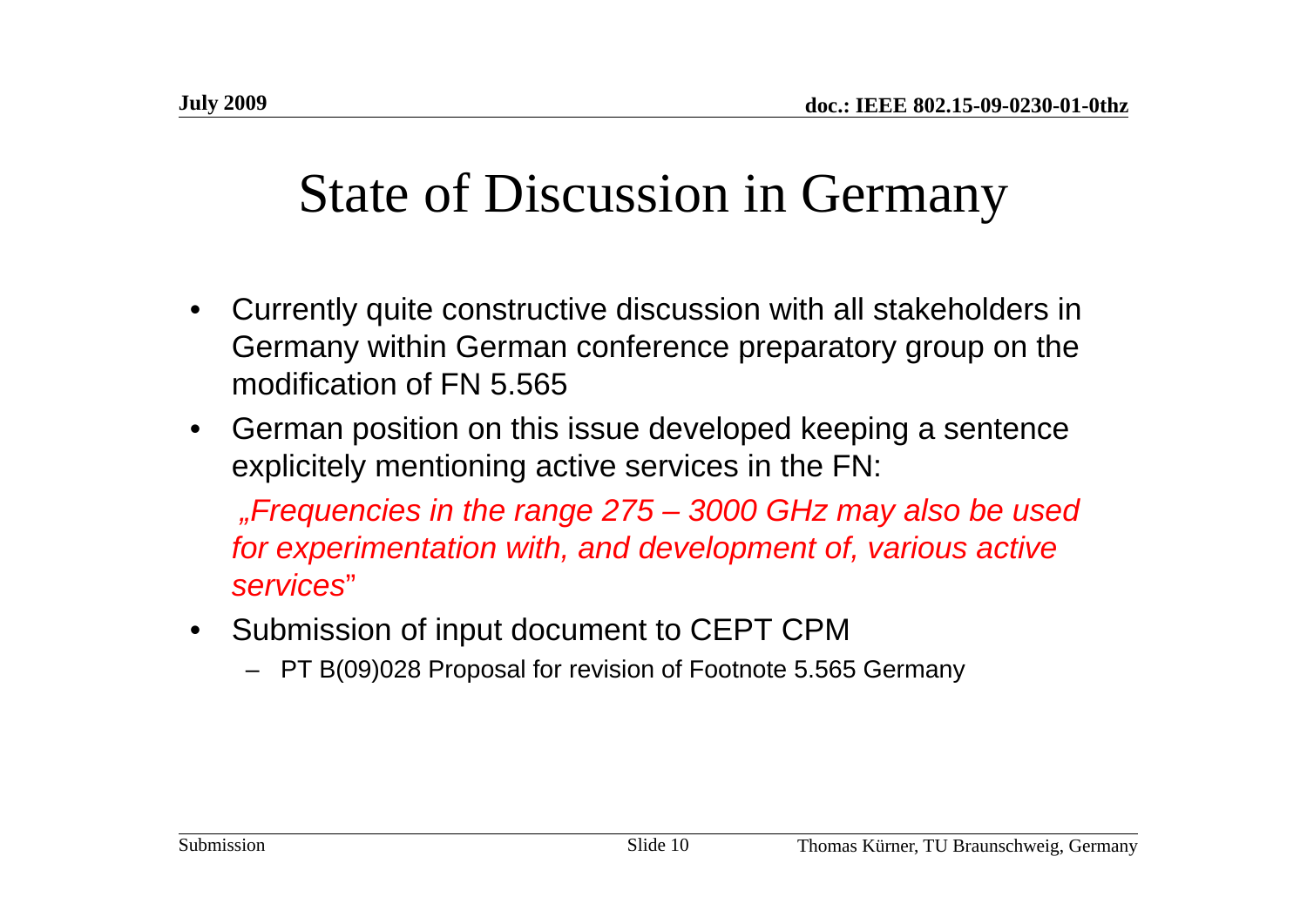#### Draft European Common Proposal (April 2009)

- • **5.565** A number of bands in Tthe frequency bandrange 275-13 000 GHz may be usedare identified for current and planned use by administrations for experimentation with, and development of, various active and passive services applications, according to Resolutions [AAA], [BBB] and [CCC]. In this band a need has been identified for the following spectral line measurements for passive services:
- • – radio astronomy service: 275-323 GHz, 327-371 GHz, 388-424 GHz, 426-442 GHz, 453-510 GHz, 623-711 GHz, 795-909 GHz and 926-945 GHz;
- • –Earth exploration-satellite service (passive) and space research service (passive): 275-277 GHz, 294-306 GHz, 316-334 GHz, 342-349 GHz, 363-365 GHz, 371-389 GHz, 416-434 GHz, 442-444 GHz, 496-506 GHz, 546-568 GHz, 624-629 GHz, 634-654 GHz, 659-661 GHz, 684-692 GHz, 730-732 GHz, 851-853 GHz and 951-956 GHz.

•Future research in this largely unexplored spectral region may yield additional spectral lines and continuum bands of interest to the passive services. Administrations wishing to make these frequencies available for experiments and development of active service applications, are urged to take all practicable steps to protect these passive services from harmful interference, taking into account these Resolutions, until the date when the allocation Table is established in the above-mentioned275-3 000

GHz frequency <u>range</u>band. (WRC-20<u>11</u>00**)** 

Source: CPG11(2009)006 Annex 1 Prel Draft ECP on AI 1.6.doc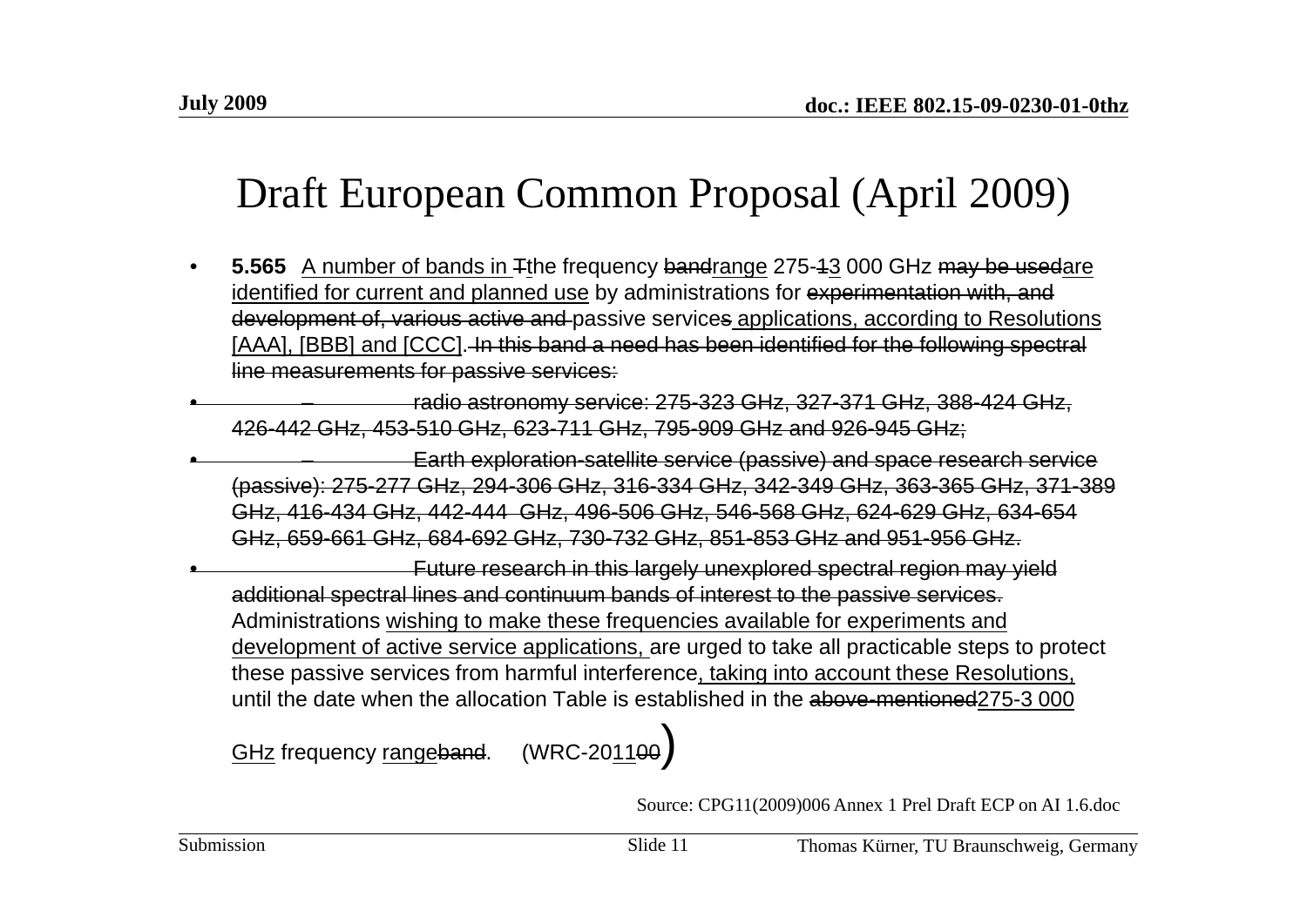# Implications

- • CEPT position (with proposed modifiction from Germany) will not worsening situation for THz communications!
- • It enables experiments and development of active services like THz communications (note that this does not include already an allocation for future regular use)
- Passive services have to be protected (as it is the situation already now). Therefore interference studies are required
	- Is there any interference problem at all coming from THz communications? (low transmit power, indoor applications!)
- •Interference studies are a must for the THz communications community!